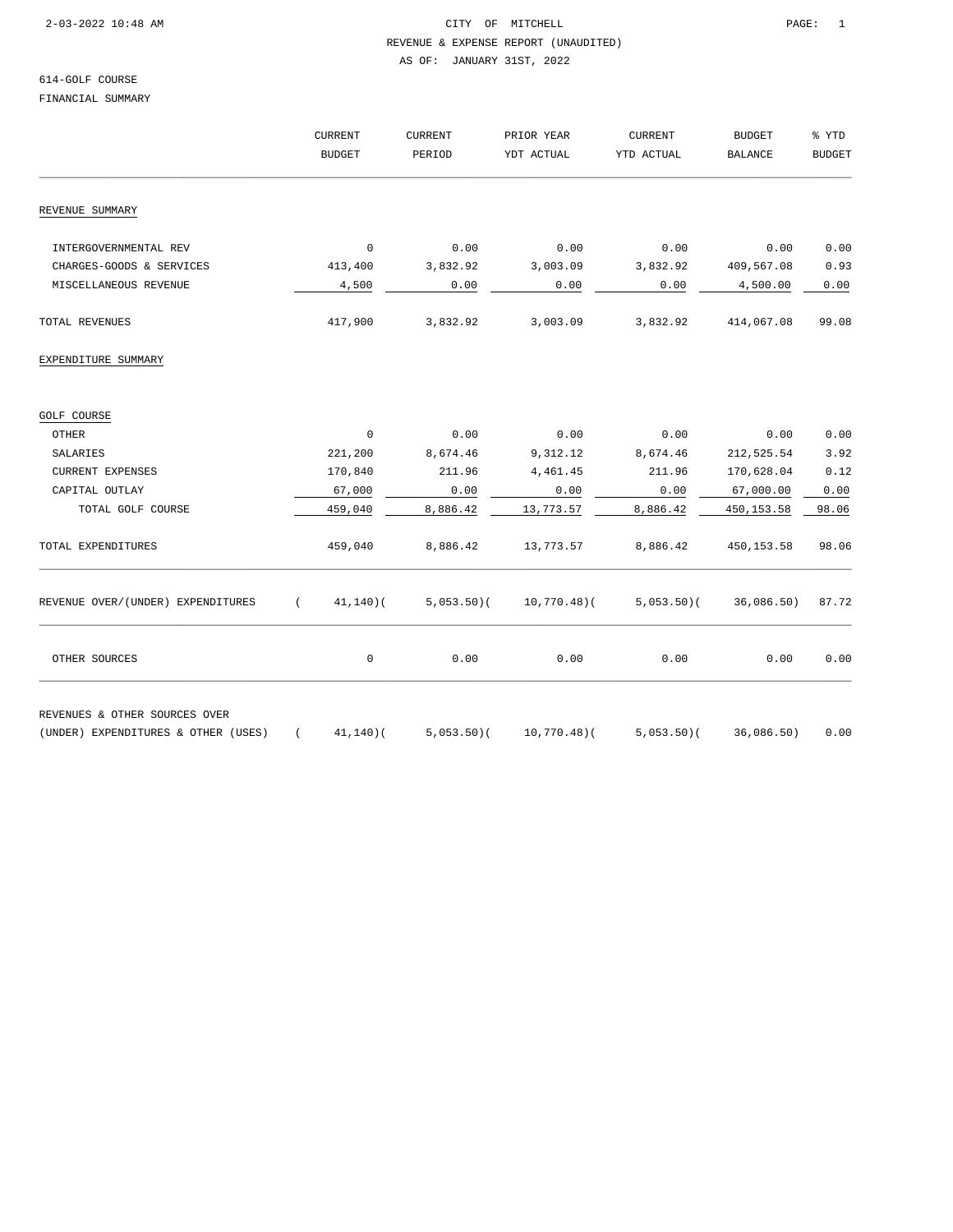### 2-03-2022 10:48 AM CITY OF MITCHELL PAGE: 2

#### REVENUE & EXPENSE REPORT (UNAUDITED)

AS OF: JANUARY 31ST, 2022

614-GOLF COURSE

| <b>REVENUES</b>                            | <b>CURRENT</b><br><b>BUDGET</b> | <b>CURRENT</b><br>PERIOD | PRIOR YEAR<br>YDT ACTUAL | <b>CURRENT</b><br>YTD ACTUAL | <b>BUDGET</b><br><b>BALANCE</b> | % YTD<br><b>BUDGET</b> |
|--------------------------------------------|---------------------------------|--------------------------|--------------------------|------------------------------|---------------------------------|------------------------|
|                                            |                                 |                          |                          |                              |                                 |                        |
| INTERGOVERNMENTAL REV                      |                                 |                          |                          |                              |                                 |                        |
| 614-33930 FEMA DISAST ASST-CFDA #97.036    | $\mathbf{0}$                    | 0.00                     | 0.00                     | 0.00                         | 0.00                            | 0.00                   |
| 614-33931 STATE OF SD-DISASTER ASSIST      | $\mathbf 0$                     | 0.00                     | 0.00                     | 0.00                         | 0.00                            | 0.00                   |
| TOTAL INTERGOVERNMENTAL REV                | $\Omega$                        | 0.00                     | 0.00                     | 0.00                         | 0.00                            | 0.00                   |
| CHARGES-GOODS & SERVICES                   |                                 |                          |                          |                              |                                 |                        |
| 614-3461 MEMBERSHIP FEES                   | 142,000                         | 3,305.39                 | 2,564.39                 | 3,305.39                     | 138,694.61                      | 2.33                   |
| 614-3462 RANGE MEMBERSHIP                  | 12,500                          | 0.00                     | 0.00                     | 0.00                         | 12,500.00                       | 0.00                   |
| 614-34620 RANGE BALLS                      | 13,500                          | 0.00                     | 0.00                     | 0.00                         | 13,500.00                       | 0.00                   |
| 614-34622 ADULT GREEN FEES                 | 82,000                          | 0.00                     | 0.00                     | 0.00                         | 82,000.00                       | 0.00                   |
| 614-34623 ADULT 9/18 SPLIT                 | $\mathbf 0$                     | 0.00                     | 0.00                     | 0.00                         | 0.00                            | 0.00                   |
| 614-34626 PUNCH CARDS                      | 16,000                          | 0.00                     | 0.00                     | 0.00                         | 16,000.00                       | 0.00                   |
| 614-3463 ELECTRIC CART & STORAGE FEE       | 17,000                          | 527.53                   | 438.70                   | 527.53                       | 16,472.47                       | 3.10                   |
| 614-34630 1.5% TOURISM TAX~RANGE BALLS     | 200                             | 0.00                     | 0.00                     | 0.00                         | 200.00                          | 0.00                   |
| 614-34631 CART RENTAL                      | 87,000                          | 0.00                     | 0.00                     | 0.00                         | 87,000.00                       | 0.00                   |
| 614-34632 LAWN BOWLING MAINTENANCE         | $\mathbf 0$                     | 0.00                     | 0.00                     | 0.00                         | 0.00                            | 0.00                   |
| 614-3464 ANNUAL TRAIL FEES                 | 17,500                          | 0.00                     | 0.00                     | 0.00                         | 17,500.00                       | 0.00                   |
| 614-34641 LOCKER FEE                       | 1,000                           | 0.00                     | 0.00                     | 0.00                         | 1,000.00                        | 0.00                   |
| 614-3465<br>TOURNAMENT SPONSOR FEE         | 19,000                          | 0.00                     | 0.00                     | 0.00                         | 19,000.00                       | 0.00                   |
| 614-3466<br>MISC/GAS/PROG/CLUBHOUSE        | 2,300                           | 0.00                     | 0.00                     | 0.00                         | 2,300.00                        | 0.00                   |
| 614-3467<br>ADVERTISING REVENUE (NO TAX)   | 3,400                           | 0.00                     | 0.00                     | 0.00                         | 3,400.00                        | 0.00                   |
| INTEREST EARNED<br>614-3469                | $\mathbf 0$                     | 0.00                     | 0.00                     | 0.00                         | 0.00                            | 0.00                   |
| TOTAL CHARGES-GOODS & SERVICES             | 413,400                         | 3,832.92                 | 3,003.09                 | 3,832.92                     | 409,567.08                      | 99.07                  |
| MISCELLANEOUS REVENUE                      |                                 |                          |                          |                              |                                 |                        |
| 614-367<br>CONTRIBUTION FR PRIVATE SOURCE  | $\Omega$                        | 0.00                     | 0.00                     | 0.00                         | 0.00                            | 0.00                   |
| CONTR FR PRIVATE SOURCE LAWN B<br>614-3671 | 0                               | 0.00                     | 0.00                     | 0.00                         | 0.00                            | 0.00                   |
| 614-3672<br>CITY CONTRIBUTION              | 4,500                           | 0.00                     | 0.00                     | 0.00                         | 4,500.00                        | 0.00                   |
| 614-369<br>REFUNDS AND REIMBURSEMENTS      | 0                               | 0.00                     | 0.00                     | 0.00                         | 0.00                            | 0.00                   |
| TOTAL MISCELLANEOUS REVENUE                | 4,500                           | 0.00                     | 0.00                     | 0.00                         | 4,500.00                        | 100.00                 |
|                                            |                                 |                          |                          |                              |                                 |                        |
| TOTAL REVENUE                              | 417,900                         | 3,832.92                 | 3,003.09                 | 3,832.92                     | 414,067.08                      | 99.08                  |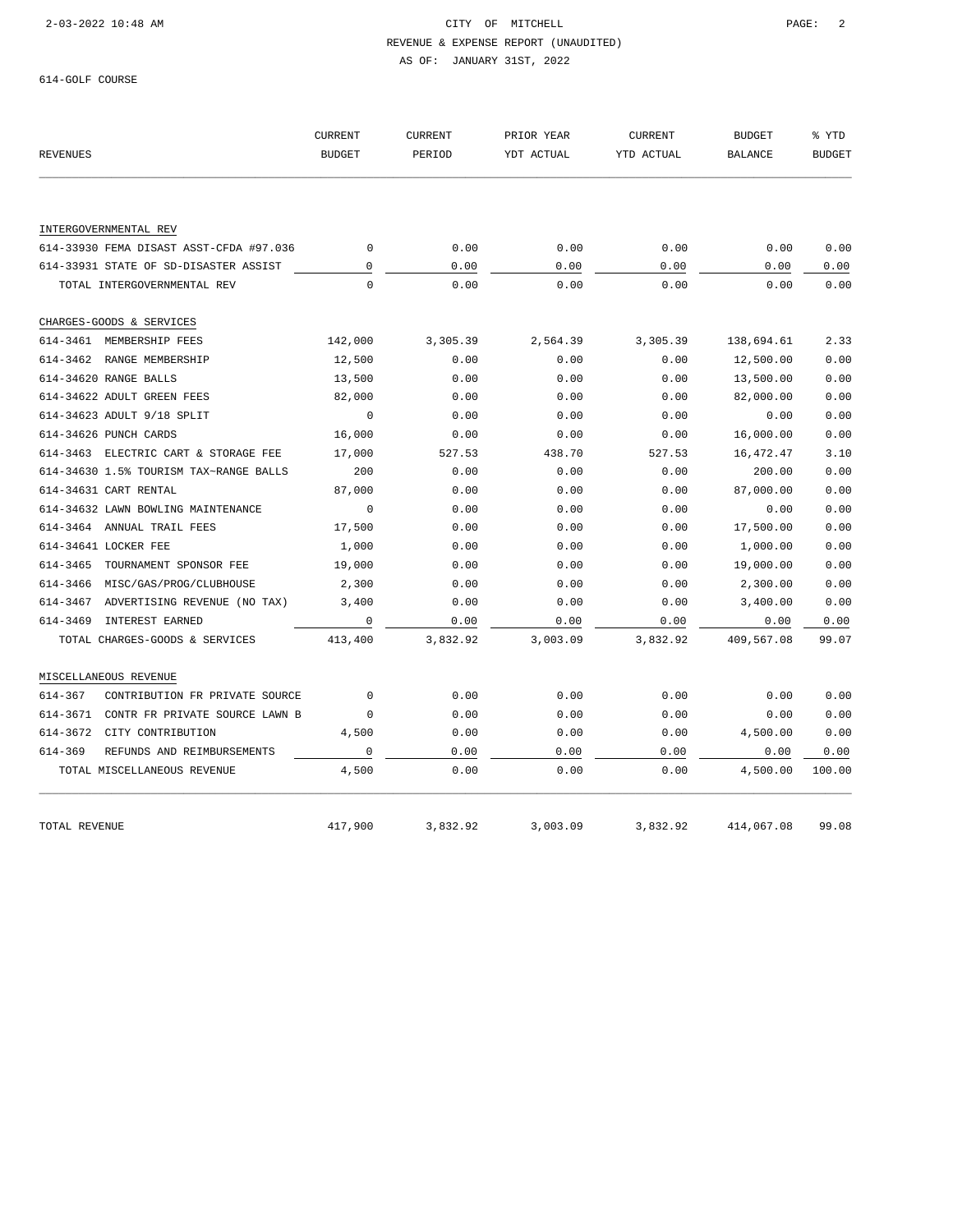# 2-03-2022 10:48 AM CITY OF MITCHELL PAGE: 3

### REVENUE & EXPENSE REPORT (UNAUDITED) AS OF: JANUARY 31ST, 2022

# 614-GOLF COURSE

GOLF COURSE

|                                          | <b>CURRENT</b> | <b>CURRENT</b> | PRIOR YEAR | <b>CURRENT</b> | <b>BUDGET</b>  | % YTD         |
|------------------------------------------|----------------|----------------|------------|----------------|----------------|---------------|
| DEPARTMENTAL EXPENDITURES                | <b>BUDGET</b>  | PERIOD         | YDT ACTUAL | YTD ACTUAL     | <b>BALANCE</b> | <b>BUDGET</b> |
|                                          |                |                |            |                |                |               |
| OTHER                                    |                |                |            |                |                |               |
| 614-45250-21610 ACCRUED LEAVE EXPENSE    | $\mathbf{0}$   | 0.00           | 0.00       | 0.00           | 0.00           | 0.00          |
| 614-45250-21620 PENSION EXPENSE          | 0              | 0.00           | 0.00       | 0.00           | 0.00           | 0.00          |
| 614-45250-21630 OPEB EXPENSE             | 0              | 0.00           | 0.00       | 0.00           | 0.00           | 0.00          |
| 614-45250-21670 DEPRECIATION EXPENSE     | 0              | 0.00           | 0.00       | 0.00           | 0.00           | 0.00          |
| TOTAL OTHER                              | $\Omega$       | 0.00           | 0.00       | 0.00           | 0.00           | 0.00          |
| SALARIES                                 |                |                |            |                |                |               |
| 614-45250-41100 SALARIES                 | 104,849        | 6,010.18       | 4,894.31   | 6,010.18       | 98,838.82      | 5.73          |
| 614-45250-41110 OVERTIME                 | 750            | 0.00           | 0.00       | 0.00           | 750.00         | 0.00          |
| 614-45250-41120 PART-TIME                | 57,500         | 0.00           | 1,089.46   | 0.00           | 57,500.00      | 0.00          |
| 614-45250-41200 SOCIAL SECURITY/MEDICARE | 12,496         | 418.86         | 391.10     | 418.86         | 12,077.14      | 3.35          |
| 614-45250-41300 RETIREMENT               | 6,351          | 360.61         | 293.66     | 360.61         | 5,990.39       | 5.68          |
| 614-45250-41500 GROUP INSURANCE          | 39,254         | 1,884.81       | 2,643.59   | 1,884.81       | 37,369.19      | 4.80          |
| 614-45250-41700 COMPENSATED ABSENCES     | $\mathbf 0$    | 0.00           | 0.00       | 0.00           | 0.00           | 0.00          |
| TOTAL SALARIES                           | 221,200        | 8,674.46       | 9,312.12   | 8,674.46       | 212,525.54     | 96.08         |
| <b>CURRENT EXPENSES</b>                  |                |                |            |                |                |               |
| 614-45250-42100 INSURANCE                | 9,500          | 0.00           | 0.00       | 0.00           | 9,500.00       | 0.00          |
| 614-45250-42200 GOLF PRO CONTRACT        | 70,000         | 0.00           | 4,460.42   | 0.00           | 70,000.00      | 0.00          |
| 614-45250-42250 PROFESSIONAL SERVICES    | $\mathbf{0}$   | 0.00           | 0.00       | 0.00           | 0.00           | 0.00          |
| 614-45250-42300 PUBLISHING               | 2,500          | 0.00           | 0.00       | 0.00           | 2,500.00       | 0.00          |
| 614-45250-42500 REPAIR & MAINTENANCE     | 5,500          | 0.00           | 0.00       | 0.00           | 5,500.00       | 0.00          |
| 614-45250-42600 SUPPLIES & MATERIALS     | 29,300         | 211.22         | 0.00       | 211.22         | 29,088.78      | 0.72          |
| 614-45250-42601 SUPPLIES-LAWN BOWLING    | $\mathbf 0$    | 0.00           | 0.00       | 0.00           | 0.00           | 0.00          |
| 614-45250-42602 CHEMICALS                | 17,000         | 0.00           | 0.00       | 0.00           | 17,000.00      | 0.00          |
| 614-45250-42603 SAND/GOLF COURSE         | 4,000          | 0.00           | 0.00       | 0.00           | 4,000.00       | 0.00          |
| 614-45250-42604 TREES & SOD              | 2,000          | 0.00           | 0.00       | 0.00           | 2,000.00       | 0.00          |
| 614-45250-42610 GAS & FUEL               | 12,000         | 0.00           | 0.00       | 0.00           | 12,000.00      | 0.00          |
| 614-45250-42650 UNIFORMS                 | 500            | 0.00           | 0.00       | 0.00           | 500.00         | 0.00          |
| 614-45250-42690 CHANGE IN INVENTORY      | $\overline{0}$ | 0.00           | 0.00       | 0.00           | 0.00           | 0.00          |
| 614-45250-42700 TRAVEL, CONF. & DUES     | 1,000          | 0.00           | 0.00       | 0.00           | 1,000.00       | 0.00          |
| 614-45250-42800 UTILITIES                | 13,000         | 0.00           | 0.00       | 0.00           | 13,000.00      | 0.00          |
| 614-45250-42830 UTILITIES-WATER/SEWER    | 1,200          | 0.00           | 0.00       | 0.00           | 1,200.00       | 0.00          |
| 614-45250-42920 COMPUTER SOFTWARE        | 3,140          | 0.00           | 0.00       | 0.00           | 3,140.00       | 0.00          |
| 614-45250-42931 SALES TAX                | 200            | 0.74           | 1.03       | 0.74           | 199.26         | 0.37          |
| 614-45250-42940 LIABILITY CLAIM          | 0              | 0.00           | 0.00       | 0.00           | 0.00           | 0.00          |
| 614-45250-42999 REFUNDS                  | $\mathsf 0$    | 0.00           | 0.00       | 0.00           | 0.00           | 0.00          |
| TOTAL CURRENT EXPENSES                   | 170,840        | 211.96         | 4,461.45   | 211.96         | 170,628.04     | 99.88         |